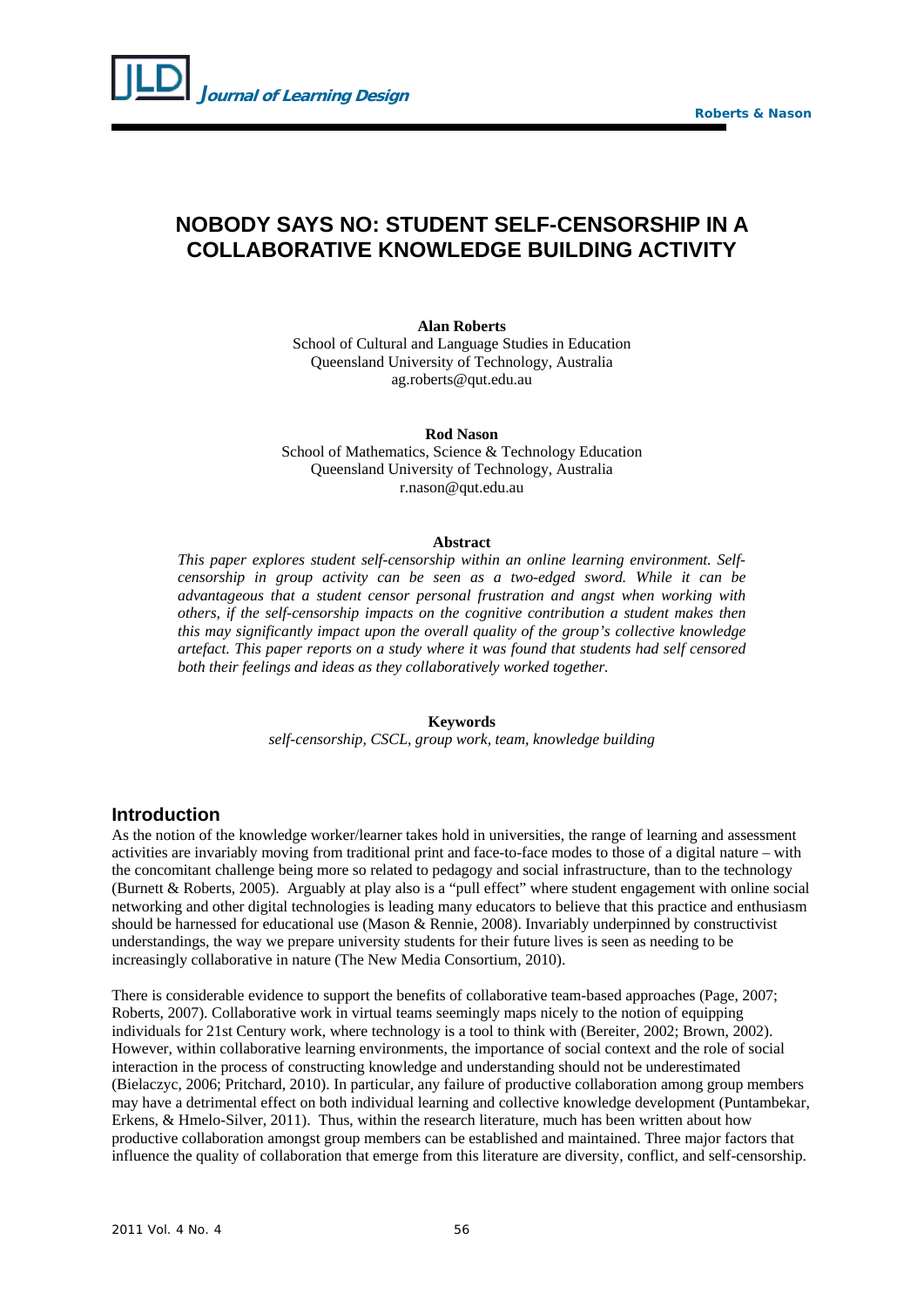

## *Diversity, conflict and self-censorship*

Within the research literature, there is considerable support for the view that heterogeneous teams with *diverse expertise* are more creative and productive than homogeneous teams (see, for example, Guimera, Uzzi, Spiro, & Nunes Amaral, 2005; Hoffman, 1959; Hong & Page, 2004; Houldsworth & Mathews, 2000; Miura & Hida, 2004; Watson, Kumar, & Michaelsen, 1993). *Cognitive diversity[1](#page-1-0)* within collaborative teams has also been identified as a determinant of creative teamwork (Levine & Moreland, 2004; Mitchell & Nicholas, 2006). Discourse emanating from different approaches and perceptions associated with cognitive diversity has been found to stimulate divergent thinking in individual members, which is closely linked to creative output ((Nemeth & Nemeth-Brown, 2003). There is also considerable support within the literature that productive collaboration is enhanced by *idea diversity* within teams (Mitchell & Nicholas, 2006; Scardamalia, 2002). According to Scardamalia (2002), idea diversity is essential to the development of knowledge advancement, just as biodiversity is essential to the success of an ecosystem. To understand an idea is to understand the ideas that surround it, including those that stand in contrast to it. Idea diversity thus can create a rich environment for ideas to evolve into new and more refined forms. Another form of diversity identified as a factor in effective teams is *diverse membership in terms of team role preference* (Margerison & McCann, 1995, 1997). Margerison and McCann contend that teams with diverse and balanced team role preferences are more effective and efficient than arbitrarily allocated teams.

However, the research literature also indicates that expertise, cognitive and idea diversity within groups may lead to *conflict* (Bunderson & Sutcliffe, 2002; Hakkinen, 2004; Kurtzberg, 2005; Paul, Seetharaman, Samarah, & Mykytyn, 2004). Although conflict has the potential to enhance collaborative learning (Achinstein, 2002; Uline, Tschannen-Moran, & Perez, 2003), it can also seriously inhibit collaborative learning. For example, it can often lead to collaborative learning groups working towards what Rimor, Rosen, and Naser (2010) refer to as *rapid* rather than *integrative consensus*. Rapid consensus is characterised by group members accepting the opinions of their peers not necessarily because they agree with them or have been persuaded but because it is a way to resolve conflict and quickly advance the discussion. If group members readily forego their own ideas simply to complete the task or to maintain group harmony then overall quality is invariably reduced. It also degrades personal knowledge, and may lead to the emergence of a sense of disrespect for some members of the group (Nastasi & Clements, 1992). By contrast, with integrative consensus, group members engage in divergent thinking at the commencement of a task, analyse the conclusions drawn by their peers, are ready to change their own opinions or accept those of their peers, and then engage in convergent thinking to optimise the divergent possibilities (Milliken, Bartel, & Kurtzberg, 2003; Stahl, 2006) to complete a task. Thus, with integrative consensus, a convergence of thinking occurs without degrading to a point of overly striving for group consensus epitomised by the idea of groupthink (Dimitroff, Schmidt, & Bond, 2005; Green, Lee, & McCalman, 2005; Janis, 1982).

Conflict can also lead to self-censorship (Janis, 1982) by members of a team (Gillespie, Guerrero, Gonzalez, Millhollen, & Chrispeels, 2006; Hayes, Glynn, & Shanahan, 2005). Self-censorship can be defined as the *conscious withholding of one's true opinion from an audience perceived to disagree with that opinion* (Hayes et al., 2005; Williams, 2002). A review of the research literature indicates that in addition to avoiding conflict, there are many other reasons why a person may engage in self-censorship such as concerns about offending someone or hurting their feelings, and concerns about appearing to be a non-conformer (Hayes et al., 2005). Kimmerle and Cress (2008) provide another possible source of self-censorship: self-presentation. Selfpresentation refers to strategic activities utilised by individuals and designed to give certain impressions to other people (Goffman, 1959). Kimmerle and Cress believe that an individual's need for self-presentation plays an important role in their willingness to share their knowledge with others.

Within the CSCL literature, few references have been made to self-censorship and its influence on learning within CSCL groups. However, much has been written about self-censorship in other fields of research such as management, public opinion, media studies, science and political science. A review of the research literature from these diverse fields indicates that self-censorship can have many negative outcomes. For example, selfcensorship can:

-

<span id="page-1-0"></span><sup>1</sup> Cognitive diversity is defined as variation in underlying and invisible cognitive processes such as attitudes, beliefs or values (Tegarden, Tegarden, & Sheetz, 2003).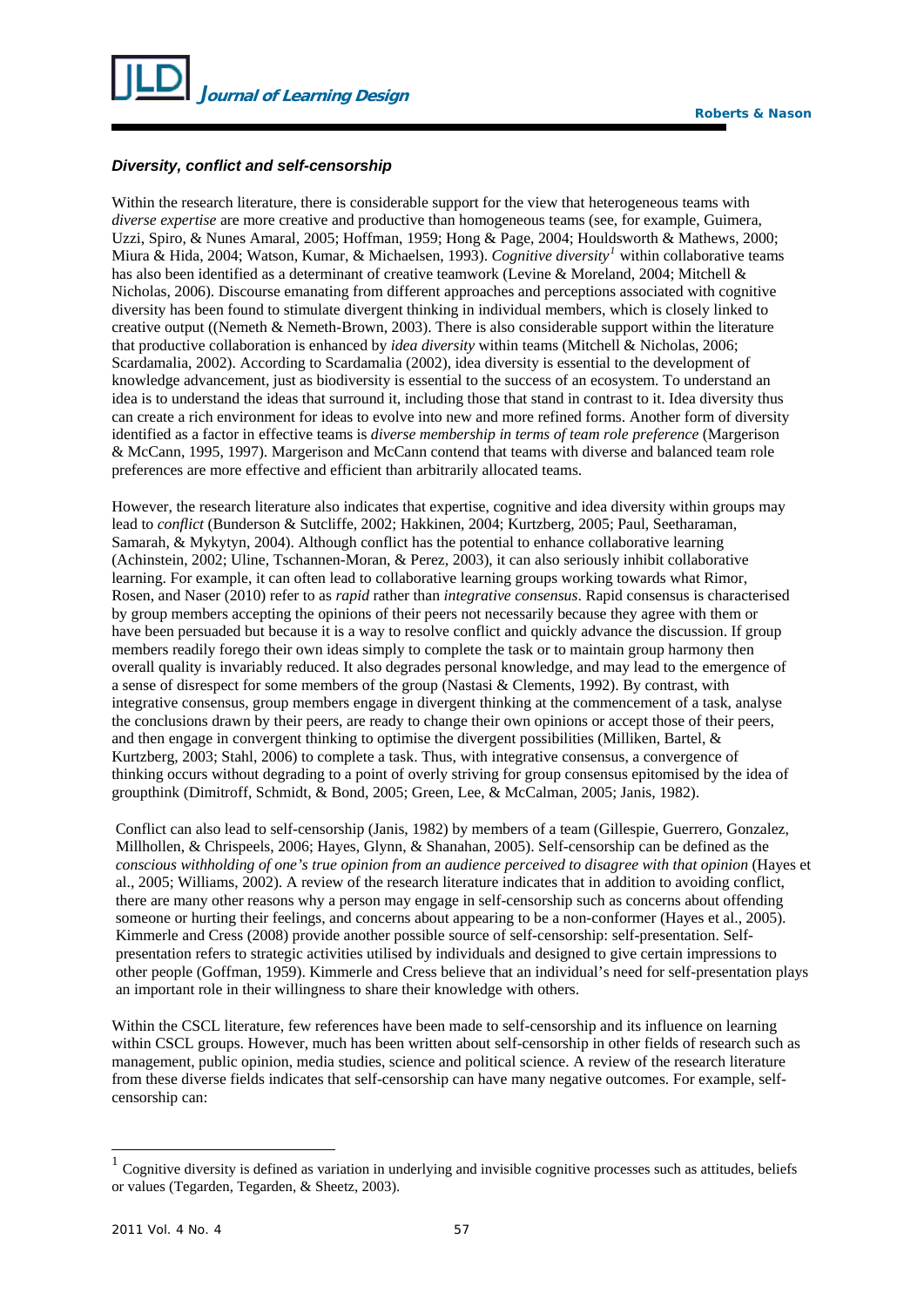

- 1. have negative consequences for decisions made by organisations, communities and entire societies (Sunstein, 2003);
- 2. lower the quality and creativity of group decisions (Perlow, 2003; Williams, 2002); and,
- 3. be detrimental to a work group's creative potential (Milliken et al., 2003).

The willingness of participants to share their knowledge and the information they possess is a crucial prerequisite for collaborative learning (Kimmerle & Cress, 2008). Indeed, according to Hinds and Kiesler (2002), benefiting from other's knowledge by reciprocally exchanging information is the essence of efficient collaborative teamwork. Thus, it is quite possible that self-censorship could have similarly negative consequences for individual learning and collective knowledge development within CSCL communities. Indeed, it could be a major factor in predicating the poor decision-making and low levels of creativity characteristic of teams engaging in rapid consensus forming.

In this paper, we report on a study conducted with pre-service teachers engaged in an online task to collaboratively develop a teaching resource. Over the duration of the study, it became evident that the participants engaged in much self-censorship; they had a marked reticence to disagree with each other even at minor levels within the online task. After describing how the study was conducted and reporting the key findings with regards to self-censorship, we will discuss some possible implications of self-censorship for pre-service teachers' on-line collaborative learning.

## **Method**

The study was conducted in the context of a pre-service teacher education course for business education teachers at a large metropolitan university on the east coast of Australia. The business education pre-service teachers were engaged in a computer supported collaborative knowledge building task, namely the development of a guiding principles model that they could use to inform their subsequent teaching. The overall aim of the study was to determine if teams that have diverse membership in terms of team role preference (Margerison & McCann, 1995, 1997) were more effective and efficient in their knowledgebuilding of the guiding principles model within a CSCL environment than arbitrarily allocated teams.

Margerison and McCann's team role theory contends that individuals have preferred ways of working and that balanced combinations of individuals are more likely to be successful than those teams where a full range of team roles is not evident or, more particularly, where the team is skewed in its terms of its composition. Margerison and McCann identified eight types of team roles:

- (1) *Reporter-Advisor* (People who enjoy giving and gathering information);
- (2) *Creator-Innovator* (Those who like to come up with new ideas and different ways of approaching tasks);
- (3) *Explorer-Promoter* (People who enjoy exploring possibilities and looking for new opportunities);
- (4) *Assessor-Developer* (Those who prefer to work where they can analyse alternatives and develop ideas to meet the practical constraints of the organization);
- (5) *Thruster-Organiser* (People who like to thrust forward and get results);
- (6) *Concluder-Producer* (Those who prefer working in a systematic way to produce outputs);
- (7) *Controller-Inspector* (People who enjoy focusing on the detailed and controlling aspects of work); and,
- (8) *Upholder-Maintainer* (Those who like to uphold standards and values and maintain team excellence).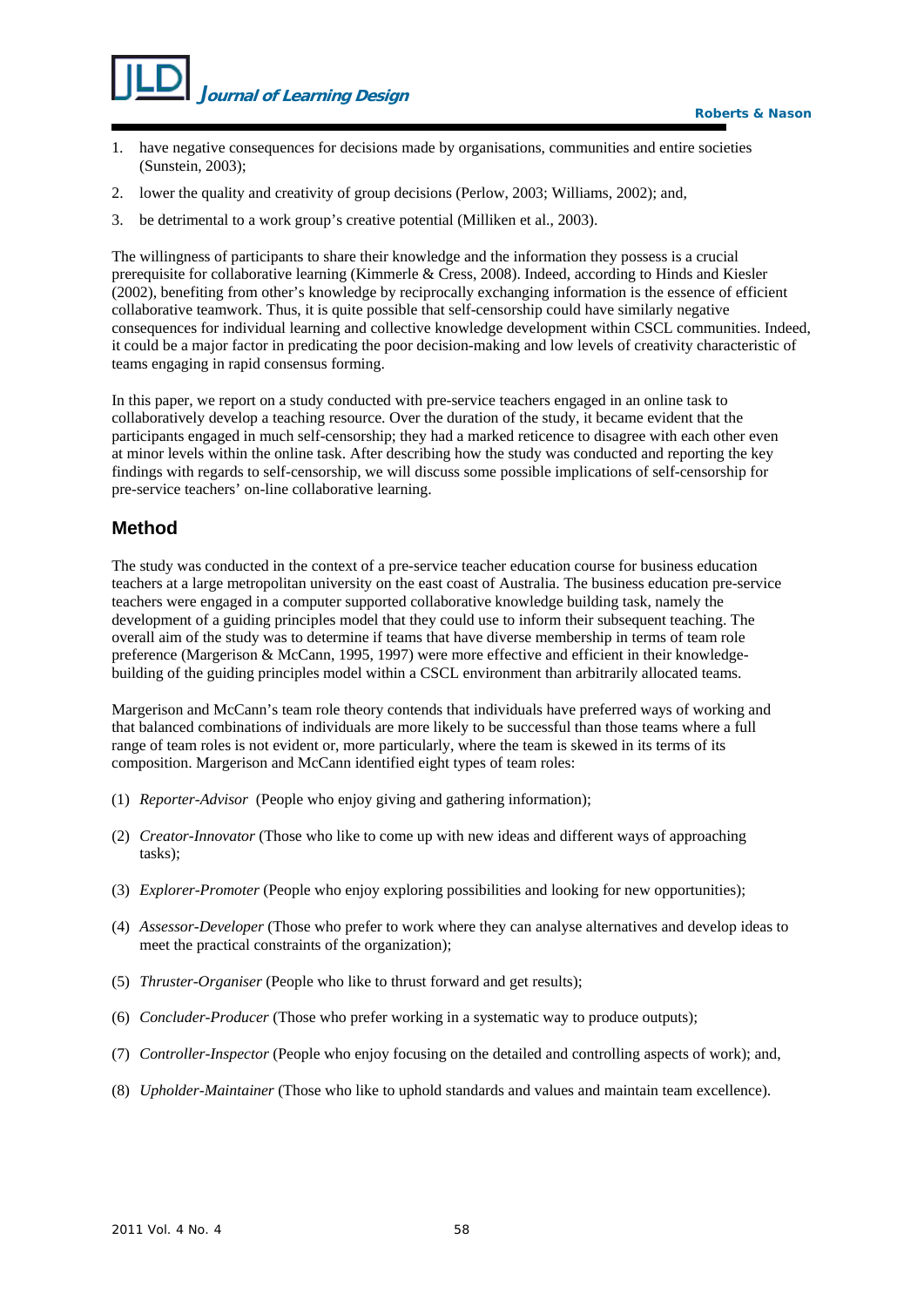

Because individuals demonstrate varying strengths in two or three naturally occurring team roles, a team need only be made of from three to five members. The key point is that, in forming any team, there is a need to have a balance of role preferences, particularly in relation to the major role, if the team is to be successful.

## *Participants*

The participants in the study were twenty-seven pre-service business education teachers divided into nine teams of three members. Nineteen of the participants were on-campus students and eight were off-campus students. By requiring both on- and off-campus pre-service teachers to work collaboratively on a formative activity, a number of benefits were expected to accrue from the online discussion forum activity affording a digital bridge (Larson, 2002) between the pre-service teachers studying on campus and those studying offcampus. Off-campus pre-service teachers tend to be older and may even be working within education so they are frequently able to provide real world insights. On-campus pre-service teachers are able to relay in-class information and, as a side benefit, hopefully break down the sense of isolation the off-campus pre-service teachers may feel.

## *Procedure*

The study proceeded in four phases. These were: (1) Formation of teams; (2) Orientation; (3) Online Knowledge-Building Task (Duration  $= 45$  days); and, (4) Evaluation of guiding principles models.

#### **Formation of teams**

The process of forming teams began with ranking each participant in terms of their business education subject-matter knowledge (SMK) and pedagogical content knowledge (PCK). Three data sources were used to derive an aggregated score to rank the participants in terms of their SMK and PCK about business education:

- I. scores derived from the analyses of concept maps created by each participant about four focus business and accounting schemas: business environment, strategy, structure and accounting (SMK);
- II. scores derived from the analyses of concept maps created by each participant about four focus business and accounting teaching and learning schemas: learning styles, teaching approaches, learning activities, and learning environments (PCK). Using a method adapted from Chinnappan, Lawson and Nason (1999), each SMK and PCK concept map generated by the participants was awarded by a panel of two experts in business education a numerical score based on completeness, correctness and linkages between ideas; and,
- III. Grade Point Average scores of the participants prior to their enrolment in the curriculum subject (SMK and PCK).

After aggregated scores to rank the participants in terms of their SMK and PCK had been generated, each participant was administered the Margerison-McCann Personal Team Management Profile (TMP) Questionaire to determine their team role preference.

Following this, the participants were divided into teams of three. Where possible, each team of three consisted of two on-campus students and one external student. The eight off-campus students formed the base for eight of the nine teams. Five of the teams were balanced in terms of team role preference (as measured on the Margerison-McCann TMP); that is, members were allocated so that there was a balance of roles and where all work preferences were covered. The other four teams had members randomly allocated in terms of team role preference. To ensure academic equivalence between the "balanced" and "random" teams, minor adjustments were made to the membership of each of the teams to ensure that the average aggregated scores for SMK and PCK of the balanced and random teams were as equivalent as possible. In the end, the average of the aggregated scores for the five balanced groups was marginally lower (2%) than average for the four random groups.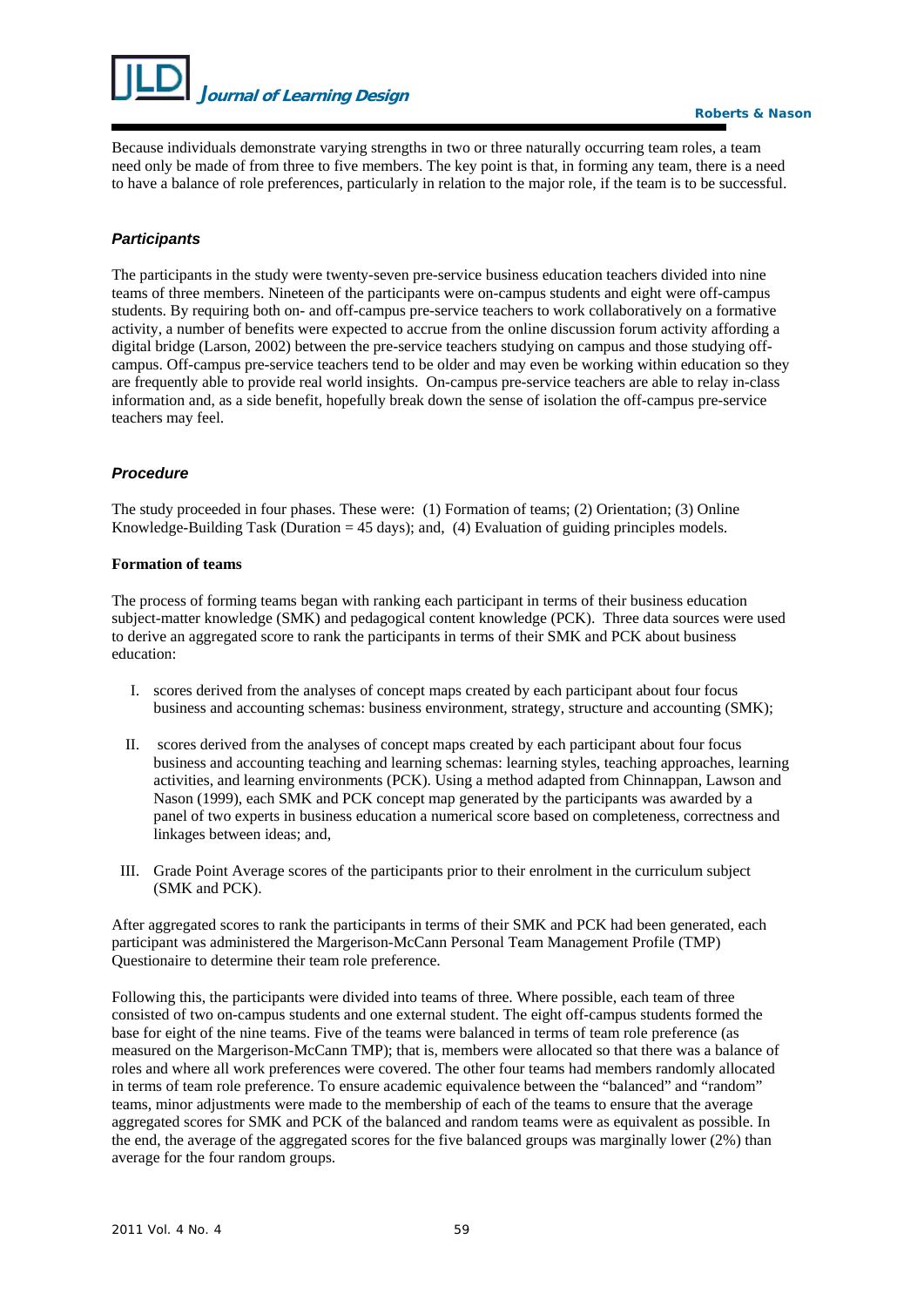

## **Orientation**

To ensure that all participants had access to, and were able to navigate their way through the university's Online Teaching site, the participants engaged in two orientation activities. The first activity required them to identify a useful website resource in the area of business education and to then post the website's URL to a discussion forum of the same type to be used for the online activity. The second activity required each participant to reflect on what it means to be a business education teacher in Queensland, Australia. Having reflected on this topic, the participants were then required to post their reflection to an online discussion forum. Both these activities were scaffolded by sets of explicit instructions.

## **On-Line knowledge building task**

During this phase of the study, each team was required to engage in the online collaborative development of a Guiding Principles Model that could be used to inform the development of business curriculum units and lesson plans. This online collaboration involved each member of a team in the processes of generating and posting models on to the online discussion forum, providing questions, comments and propositions to other members of the team via the discussion forum, and in the iterative online revisions of the group's model(s).

#### **Evaluation of guiding principles models**

The nine models collaboratively generated by the teams were evaluated by a panel of ten academics within the Education Faculty who had expertise in the areas of business education, teaching and learning theory and practice, and curriculum studies. They were asked to individually rank the models in terms of integration of theory, structure and organisation, and applicability. The academics were subsequently asked to attend a focus group where each academic was asked to present and explain their rankings. Following this, the final ranking of the models was achieved through group process and consensus.

## *Data*

In relation to the consideration of self-censorship, two data sources were used: *discussion forum materials* and *reflective journal entries*.

#### **Discussion Forum materials**

The analysis of the discussion forum data focused on the nature and content of the contributions of the team members to the online discourse. In particular, this analysis focused on whether the contributions were knowledge-building, organisational, or social in nature. Knowledge-building contributions were defined as statements that focused on conceptually advancing the progress of the model, organisational contributions were defined as statements that focused on the organisation of producing the model, and social contributions were defined as statements that focused on social interactions between members of the team. Thus, each team's forum transcript was coded using the Functional Category System (FCS) (Poole & Holmes, 1995) such that instances of particular statement types occurring over the duration of the activity could be determined (see Table 1). The approach taken in this study is very similar to the application of the FCS by Jonassen and Kwon (2001) in their study of communication patterns in computer-mediated versus face-toface contexts in a group problem solving activity.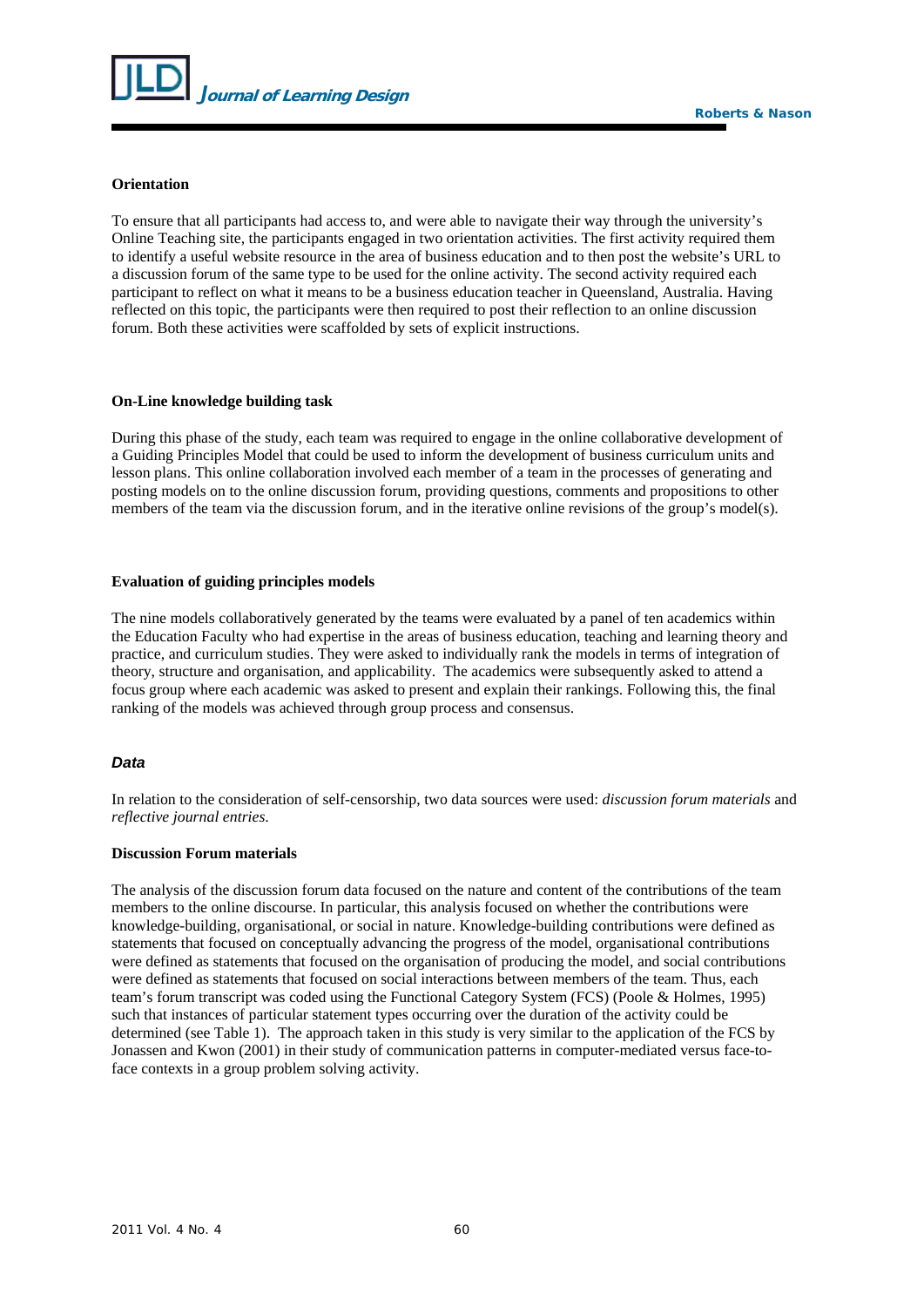

*Table 1.* Functional Category System (Poole & Holmes, 1995, p. 104)

|    | 1. Problem Definition                                                                                                                                                                                                                                                                          |
|----|------------------------------------------------------------------------------------------------------------------------------------------------------------------------------------------------------------------------------------------------------------------------------------------------|
|    | 1a. Problem analysis: Statements that define of state the causes behind a<br>problem                                                                                                                                                                                                           |
|    | 1b. Problem critique: Statements that evaluate problem analysis statements<br>(may be assigned a positive [+] or negative [-] valance)                                                                                                                                                         |
|    | 2. Orientation                                                                                                                                                                                                                                                                                 |
|    | 2a. Orientation: Statements that attempt to orient or guide the group's<br>process                                                                                                                                                                                                             |
|    | 2b. Process reflection: Statements that reflect on or evaluate the group's<br>process or progress                                                                                                                                                                                              |
| 3. | <b>Solution Development</b>                                                                                                                                                                                                                                                                    |
|    | 3a. Solution analysis: Statements that concern criteria for decision-making<br>or general parameters for solutions                                                                                                                                                                             |
|    | 3b. Solution suggestions: Suggestions of alternatives                                                                                                                                                                                                                                          |
|    | 3c. Solution elaboration: Statements that provide detail or elaborate on a<br>previously stated alternative. They are neutral in character and provide<br>ideas or further information about alternatives                                                                                      |
|    | 3d. Solution evaluation: Statements that evaluate alternatives and give                                                                                                                                                                                                                        |
|    | reasons, explicit or implicit, for the evaluations. They may be assigned<br>a positive [+] or negative [-] valence                                                                                                                                                                             |
|    | 3e. Solution confirmation: Statements that state the decision in its final form<br>or ask for final group confirmation of the decision. They may be<br>assigned a positive [+] valence if they argue for confirmation, or<br>neutral (/) valance if they merely ask for confirmation. Negative |
|    | responses are to 3e are coded 3d-                                                                                                                                                                                                                                                              |
|    | 4. Non task: Statements that do not have anything to do with the decision task. They                                                                                                                                                                                                           |

- 5. Simple agreement
- 6. Simple disagreement

A doctoral and master's student from the medical sciences field were trained for three hours in the FCS (Poole & Holmes, 1995). The two coders independently categorised the communication acts within each team's discussion forum transcript and achieved an inter-rater reliability of 0.829 based on a sample of 50% of the transcripts. Given that the two coders were working independently, the high level of agreement achieved in the coding process is again representative of "investigator triangulation" (Yin, 2009, p. 116) and, as such, provides a considerable level of confidence in the coding process. The initial categorisation was completed with the coders working on hardcopy transcripts using coloured highlighter pens to indicate each of the FCS communication categories. Where it was evident that differing coding had been made to the same portions of the transcript, a consensus approach was undertaken by the two coders together with one of the researchers.

## **Reflective journal entries**

All pre-service teachers in this study were provided with a blank journal and the requirement to maintain a journal was listed in the outline for the unit. The journal was provided to internal pre-service teachers in the tutorial and to external pre-service teachers via their external unit materials. The data from the reflective journal was qualitatively analysed using an approach suggested by Miles and Hubermann (1994). In particular, the analysis of the reflective journal entries focused on contrasts and comparisons between the outcomes of the FCS analysis of each participant's Discussion Forum entries and their statements in their Reflective Journal entries.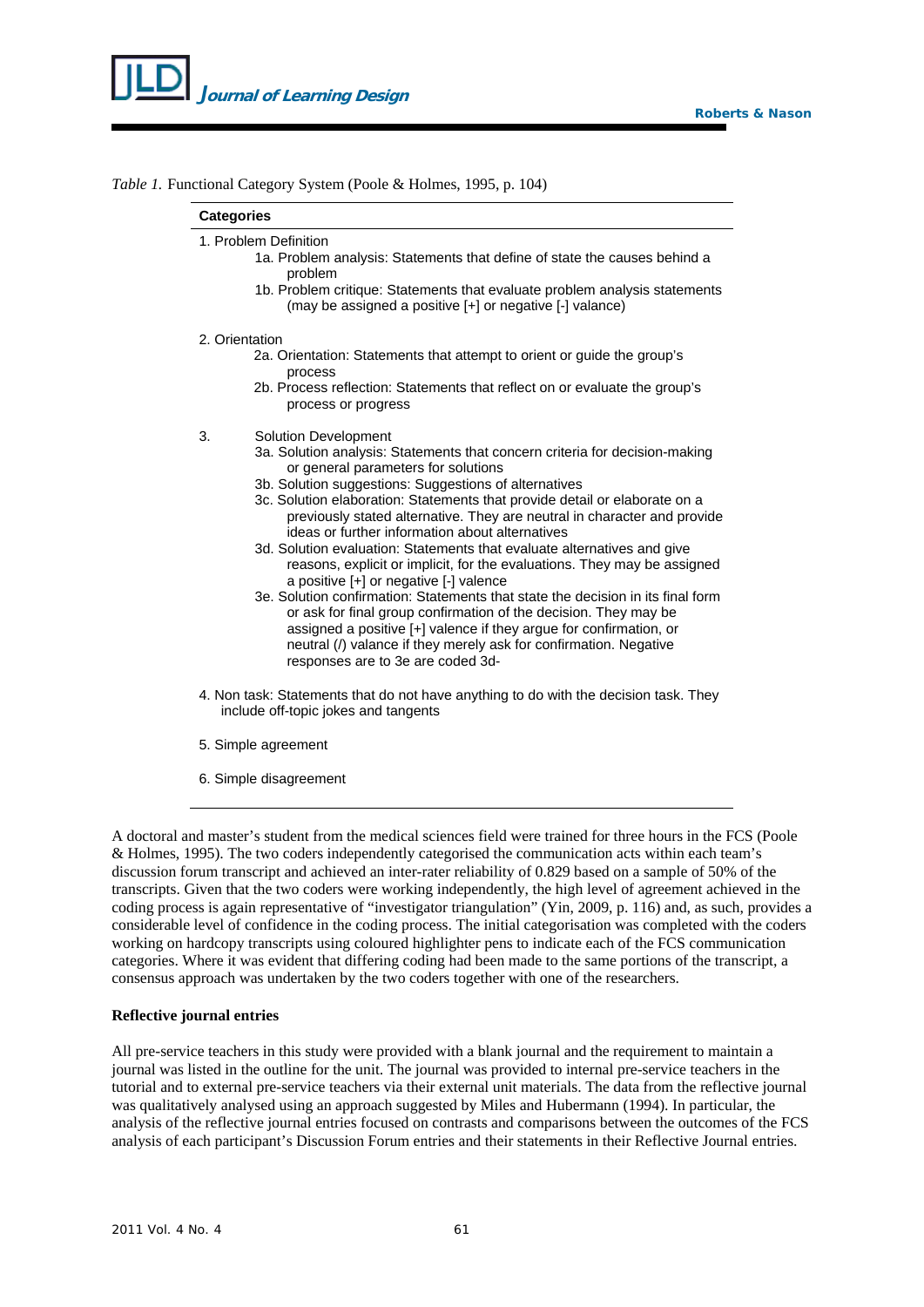

## **Results**

As the data from the online Discussion Forum was analysed, it became evident that the participants in the study, whether they be in balanced or arbitrarily-allocated teams, had a marked reticence to disagree with each other, even at minor levels, within the online task. Over the entire duration of the knowledge-building activity (45 days), not one individual made a statement that could be categorised within the Functional Category System as Simple Disagreement. Given that there were a total of 1,863 FCS statements coded over the duration of the activity, it is suggested that it is more than mere aberration that no instance of a Simple Disagreement statement was recorded. Furthermore, there also seemed to be a lack of strongly critical Problem Definition-, Orientation-, or Solution Development-categorised comments between the members of most teams in the online Discussion Forum.

The analysis of the individual reflective journals indicated that this reticence to disagree and/or proffer strongly critical comments was mainly due to self-censorship on the part of the participants. Of interest was the strength of feeling often evident within their journal writing around a particular issue that was not reflected in the manner in which they engaged in the online Forum discussion.

#### *Sources of self-censorship*

Six sources of self-censorship were identified: *self-presentation*, *maintaining group harmony*, *concern for others*, *equity of contribution*, *focus on completion of the task*, and *perceived lack of power*. The students cited in this section, from differing allocated teams (*n*=27) have been given a pseudonym.

## **Self-Presentation**

Self-presentation refers to strategic activities adopted by individuals designed to give certain impressions to other people (Goffman, 1959). The analysis of the individual reflective journal data indicated that many participants did not want to be perceived as being outside the group norms. This was manifested in two ways: *not wanting to give the impression of superiority* and by contrast *not wanting to give the impression of inferiority*.

In order to not alienate their team members, many participants went out of their way to ensure that their contributions to the online Discussion Forum were carefully worded to not sound like they were being condescending to or authoritarian with their other team members. As Marina from Team 5 explained in her individual reflections:

*I posted some ideas re getting started, being very careful with wording. Difficult to make suggestions that don't sound like commands when there isn't body language/voice expression etc*.

Other participants also noted the difficulty caused by lack of body language/voice expression in the online forum discussions. This, it seemed, tended to force them to play it more conservatively when it came to making online contributions than they may have done in face-to-face discourse.

For example, at the conclusion of the task, Hanna (Team 9) commented publicly in the forum, that "[i]t has been wonderful working with you both." However Hanna's journal seemingly indicated levels of trust had eroded over the task commenting that:

*I think the three of us involved in our group are pretty chatty, but I felt that it was too easy to be misunderstood so made fewer and fewer personal contributions throughout the project. I don't feel like I know these women and would not feel comfortable approaching them and starting a conversation on anything but this project.*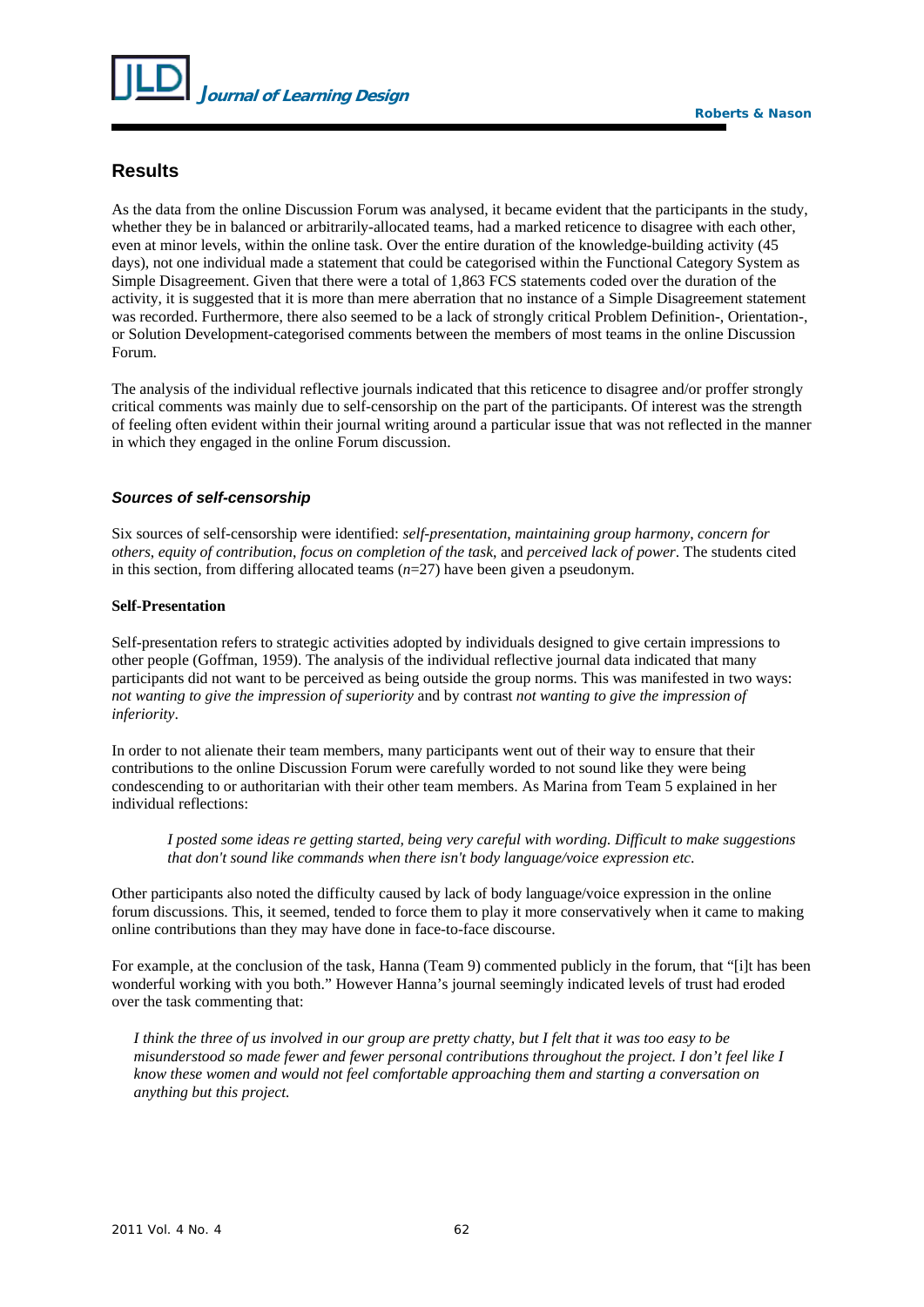The difference in Hanna's public versus private views illustrates again also the extent to which team members appear to self-censor their contributions.

Playing it conservatively also seemed to be the participants' strategy when they tried to avoid giving the impression of inferiority. Rather than risk making what they feared their team partners may perceive as an imprudent contribution, many participants sometimes chose to wait and see. This sentiment is clearly expressed in the individual reflections of Nadina and Tamsin:

*I will have to wait and see what Marcus and Tamsin suggest. We also like each other's ideas, but we're not doing anything concrete about it* (Nadina, Team 7).

*I was going to wait for someone else to come up with the idea which is what I usually do. I'm kind of hoping I won't need any more flashes of inspiration and someone else will actually draw the map* (Tina, Team 1).

However, probably the most eloquent expression of concern about not wanting to give the impression of inability and being out of one's depth probably came from Krista:

*Today I finally did it. I wrote my first message online. I was a pretty excited and relieved to see that everything worked I am however still really concerned about what is required of me or where to start* (Krista, Team 9).

#### **Maintaining group harmony**

Within all teams, it was evident that there was, inherently, a desire to maintain team harmony and produce a convergence of ideas, akin to the notion of *groupthink*. Many students readily reported that they were holding back or "sacrificing their ideas for the sake of group harmony" (Cynthia, Team 5).

## **Concern for others**

Not wanting to offend other members of their teams was a major factor that led to self-censorship by many of the participants in this study. This is well exemplified by the following excerpts from the reflections of Marina and Tanya.

*Corinne has posted a flowchart. I find it difficult to follow - will not answer today as I know she has worked hard on it and I cannot think of positive comments* (Marina, Team 5).

*I want to get the group moved into little faster but I don't want to offend anyone by saying anything* (Tamsin, Team 7).

#### **Equity of contribution**

Frustration with lack of contribution towards the construction of a Guiding Principles Model from other members of their teams at times led to some of the participants deciding not to make any further online contributions. This frustration was clearly expressed by Annette and Tanya.

*I am not contributing any more of my time and info until my other group member's surface!!!* (Alison, Team 4)

*Motivation is gone! I posted my explanations last night that there has been no response today. I need to hear other people's thoughts so I can continue with the work. When there is no response, I become somewhat disheartened and have no desire or motivation to continue working* (Tamsin, Team 7).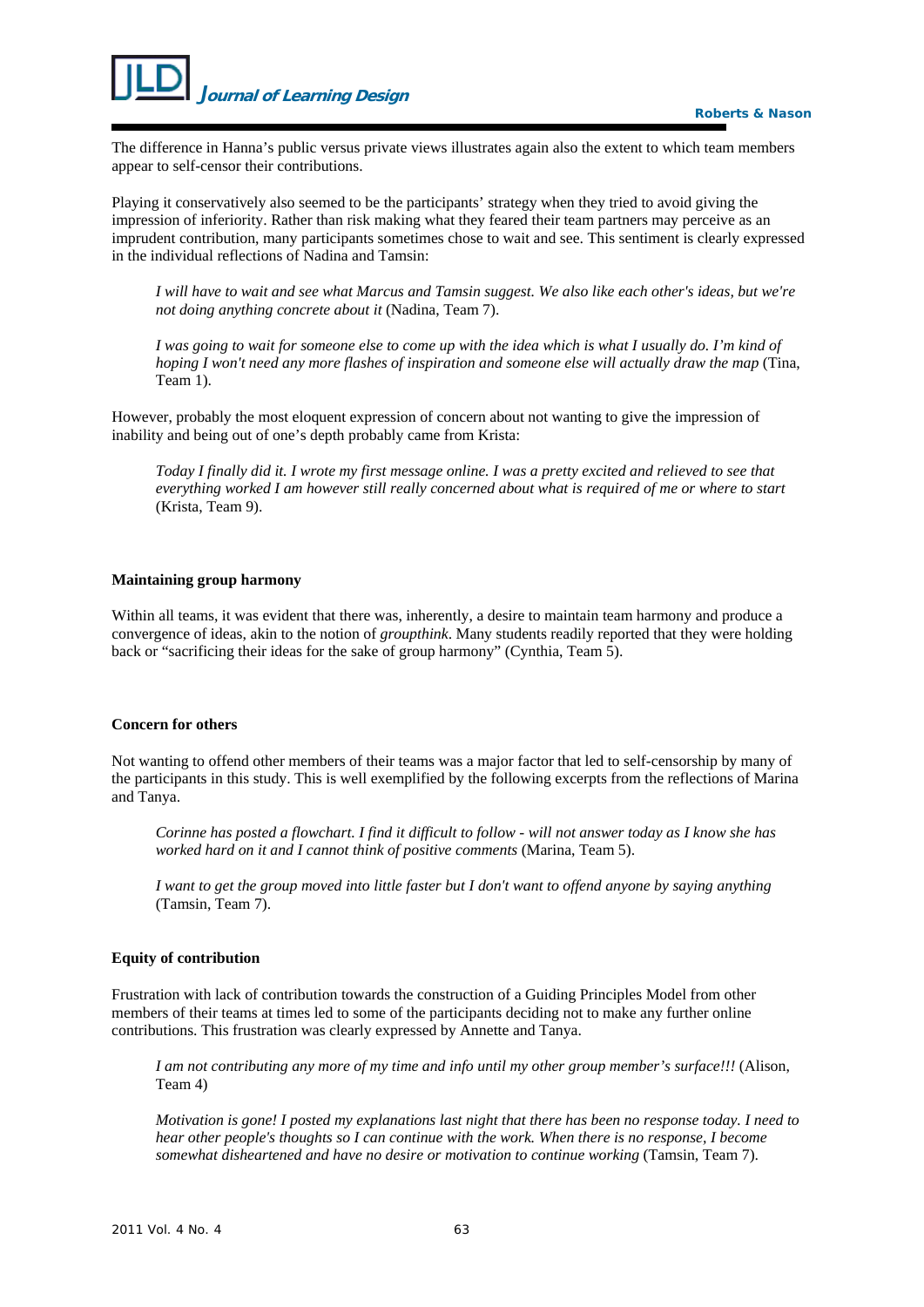

#### **Focus on the completing of the task**

From the comments made in the personal reflections, it was evident that many participants engaged in what Rimor et al. (2010) referred to as rapid consensus. That is, they reached a point where they were prepared to accept the opinions of their peers not necessarily because they agreed with them or have been persuaded, but because it was a way to resolve conflict and quickly advance with the discussion. For example, Corinne commented:

*I don't want to drag this out longer than it needs. I definitely don't agree with where it is going, but I want to get it done so I'm going along with it* (Corinne, Team 5).

## **Perceived lack of power**

This particular source of self-censorship usually occurred when a change of power balance occurred within a team. For example, in Team 5, Cynthia took over control of the design process. Marina reacted this in her reflections by commenting:

*Partly my fault - she stated that she was happy to do the designing for us - I did not disagree - however now I find that Cynthia has total control and I have none* (Marina, Team 5).

#### *Impact of self-censorship*

Although the literature on self-censorship (see, for example, Milliken et al., 2003; Perlow, 2003; Sunstein, 2003; Williams, 2002) indicates that it generally has negative effects on the knowledge-building activities of teams, the findings from this study indicated that like conflict, self-censorship within on-line collaborative learning environments can be a two-edged sword: it can have both positive and negative effects. As the two following case studies indicate, much depends on the sources and the focus of the self-censorship behaviour.

The focus of the self-censorship in both of the teams was two-dimensional in nature. First, it was on the establishment and maintenance of a productive learning relationship. Second, it was on cognitive leadership and quality of group output. Thus, as can be seen in Tables 2 and 3, both teams initially engaged in self-presentation self-censorship. It is suggested that members with Team 5 (Table 2) self-censored in a manner that resulted in *rapid consensus* and consequently the development of a less optimum knowledge building artifact than may have been achieved if all team members had contributed in a manner that led to integrative consensus.

| <b>Episode</b> | <b>Description</b>                                                                                                                                                                                                                                                                                                                                                                                                                                                                                                                                                                                                                | <b>Cause of Self-</b><br><b>Censorship</b> |
|----------------|-----------------------------------------------------------------------------------------------------------------------------------------------------------------------------------------------------------------------------------------------------------------------------------------------------------------------------------------------------------------------------------------------------------------------------------------------------------------------------------------------------------------------------------------------------------------------------------------------------------------------------------|--------------------------------------------|
|                | Marina commented in her journal (July 29) that "I posted<br>some ideas re getting started – being very careful with<br>wording. Difficult to make suggestions that don't sound like<br>commands isn't body language/ voice expression etc."                                                                                                                                                                                                                                                                                                                                                                                       | Self-Presentation                          |
| 2              | Cynthia had downloaded the concept mapping software from<br>the Internet and was busy integrating Marina's ideas into the<br>concept map. During part of the discussions Cynthia<br>suggested that Marina also download the concept mapping<br>software. However, Marina was concerned that she and<br>Cynthia "seemed to be at tangents and was somewhat<br>annoyed, seeing herself now as the only one continuing on<br>the research path that she had established for the team.<br>Possibly more to the point, she noted in her journal (August)<br>20) that "I now find that Cynthia has all the control and I have<br>none." | Perceived Lack of Power                    |

Table 2. *Self-Censorship by Team 5*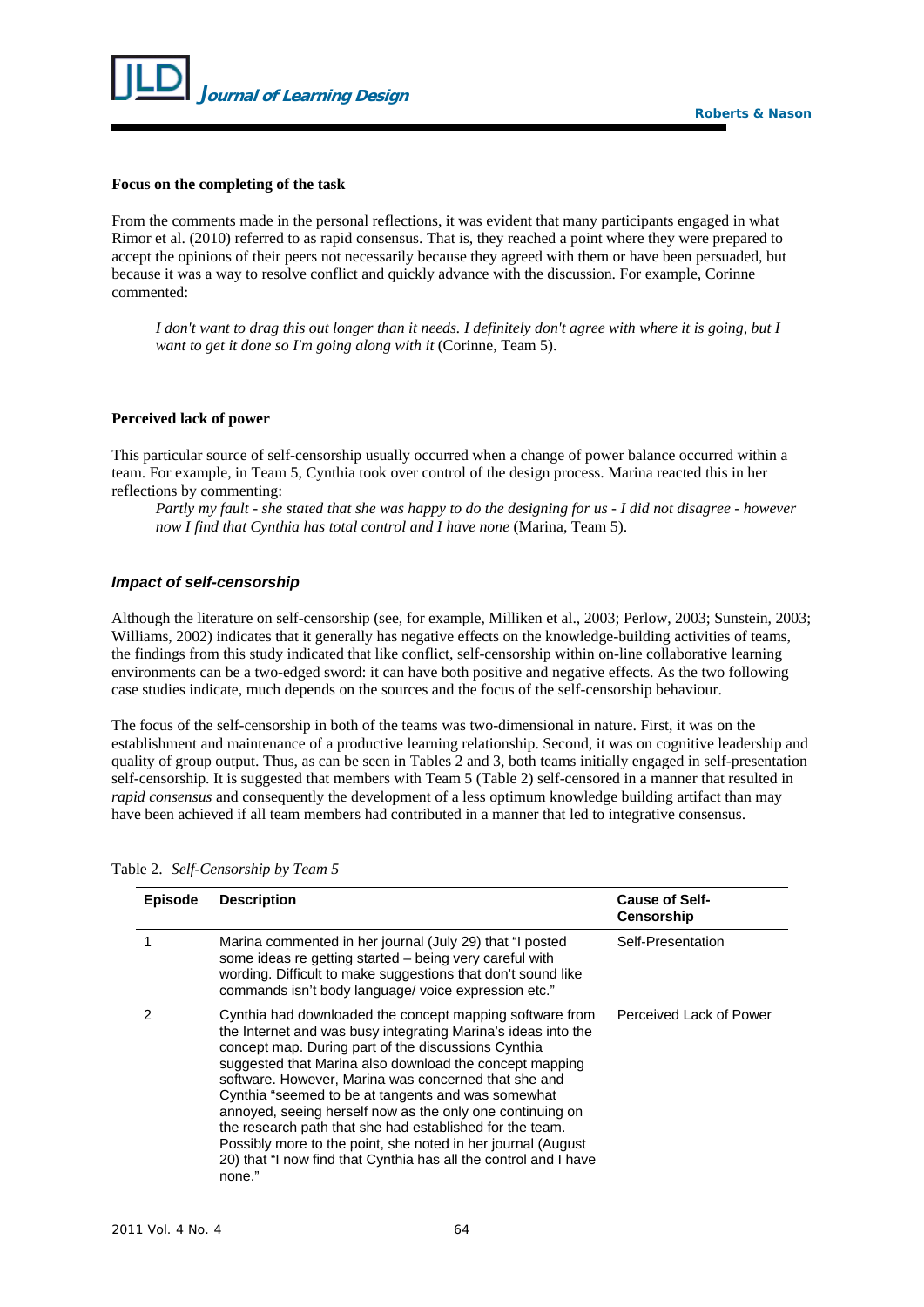# *J***ournal of Learning Design**

| 3 | After a failed effort download the concept mapping software,<br>Marina then made it clear in the forum that she would work in<br>Excel given that she could do so quickly and efficiently.<br>Cynthia politely relented and agreed to also work in Excel,<br>providing a rationale for doing so in her journal (August 20)<br>commenting that "I've been sacrificing my ideas to Marina's<br>for the sake of group harmony, and because I don't want to<br>drag this out longer than it needs."            | <b>Maintaining Group</b><br>Harmony + Focus on<br><b>Completing Task</b> |
|---|------------------------------------------------------------------------------------------------------------------------------------------------------------------------------------------------------------------------------------------------------------------------------------------------------------------------------------------------------------------------------------------------------------------------------------------------------------------------------------------------------------|--------------------------------------------------------------------------|
| 4 | The power balance had shifted and Cynthia commented in<br>her journal (August 22) that "Marina seems more than happy<br>to do all the thinking and organising. I'm feeling bitchy writing<br>this but Marina doesn't seem very flexible in the whole<br>scenario. Despite her frustrations Cynthia did continue to<br>work actively, though clearly the contested viewpoints<br>remained. Even towards the end of the activity Cynthia was<br>recording in her journal (September 2, Day 41 of 45) that "I | Perceived Lack of Power                                                  |
|   |                                                                                                                                                                                                                                                                                                                                                                                                                                                                                                            | <b>Maintaining Group</b><br>Harmony                                      |
|   | am still trying to get Marina to see that it's not an information<br>model but a guiding principles model." In the end however,<br>Cynthia seemingly just wanted it over and so her final post to<br>the forum was "I like it Marina, I say we go with it as it is."                                                                                                                                                                                                                                       | Focus on Completing<br>Task                                              |

**Roberts & Nason**

By contrast, in the case of Team 8 made up of Matt, Shelly and Kerrin (Table 3), it can be argued that because the self-censorship smoothed over potentially damaging conflict episodes and facilitated a process of integrative consensus. Thus, in many respects this team produced a result that was seemingly representative of their collective efforts.

| <b>Episode</b> | <b>Description</b>                                                                                                                                                                                                                                                                                                                                                                                                                                                                                                                                                                                                      | <b>Cause of Self-</b><br><b>Censorship</b> |
|----------------|-------------------------------------------------------------------------------------------------------------------------------------------------------------------------------------------------------------------------------------------------------------------------------------------------------------------------------------------------------------------------------------------------------------------------------------------------------------------------------------------------------------------------------------------------------------------------------------------------------------------------|--------------------------------------------|
| 1              | Perhaps the clearest contradiction was that shown by Matt<br>(Team 8) who reacted very strongly in his journal and the<br>attempts of Shelly to redirect the team's efforts after an<br>absence. Leading up to this, from Shelly's perspective she<br>recorded in her journal her unambiguous confidence in her<br>own abilities and wrote, "I have been following my group's<br>interactions and they're doing really well but I think that I will<br>have to guide them a little" suggesting also that she felt "that<br>the way Kerrin and Matt are attempting this model is not to a<br>level that I would expect." | Self-Presentation                          |
| 2              | Matt recorded Shelly's return to the task in his journal as<br>follows, "[w]ow she's back and she's taking over. I'm glad<br>she's having a go at it, but kinda pissed off she's gone and<br>taken over. I thought she'd just fit in and go where Kerrin and<br>I were headed."                                                                                                                                                                                                                                                                                                                                         | Perceived Lack of Power                    |
| 3              | Matt then responded in the forum thus, "Hi Shelly – Glad to<br>see that you are back and excellent work on your model"<br>Matt's response provides a useful example that teams do not<br>entirely "rise or fall on how people are (either real of<br>perceived) deep down inside," rather that "[t]hey rise or fall on<br>what they actually do, how they actually behave toward one<br>another on the outside" (Robbins & Finley, 2000, p. 198).<br>198).                                                                                                                                                              | <b>Maintaining Group</b><br>Harmony        |
| 4              | Shelly continued to tactfully challenge Matt and Kerrin's work<br>(without directly contesting their ideas)                                                                                                                                                                                                                                                                                                                                                                                                                                                                                                             | Concern for others                         |
| 5              | Subsequently both Matt and Kerrin realised that they had                                                                                                                                                                                                                                                                                                                                                                                                                                                                                                                                                                | Managing Group                             |

Table 3. *Self-Censorship by Team 8*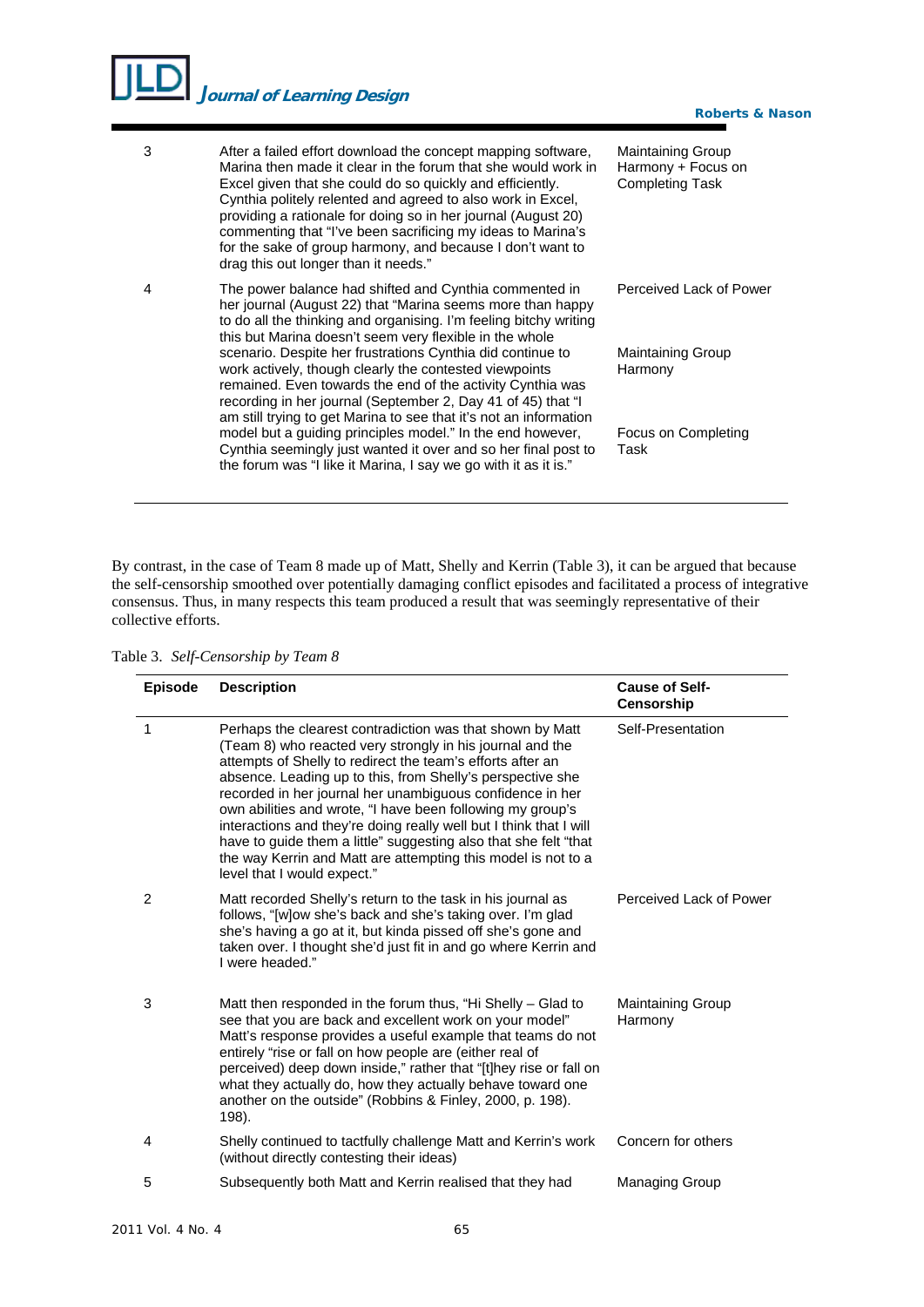

missed some additional pages of work that constituted the totality of Shelly's ideas. They were impressed and with all parties finally understanding each other, the team quickly synthesised their collective ideas to a final product. Matt then went on to explain in the forum how he saw the task being completed.

**Roberts & Nason**

Harmony

## **Discussion**

This study found that participants significantly self censored their contributions. There was not one instance over the duration of the task where a simple disagreement statement such as "no" or "I disagree" was recorded. Often too, there was considerable incongruity between the participants' private reflections and their public contributions. A number of individuals reported within their journals that they had modified their approach to avert confrontation within the team. Such self-censoring, like diversity, is seen as very much being a two-edged sword. While the maintenance of group harmony is important, less rigorous exchanges will undoubtedly result in poorer knowledge-building. While perhaps not surprising, participants seemingly worked within what could be termed private and public spaces. Within a participant's private space (as seen via their reflective journals), all the contested viewpoints and frustrations are found. However, individuals readily censored their private thinking within the public forum, sometimes, to a greater extent than was helpful. Within all teams, be they balanced or arbitrarily-allocated, it was evident that there was, inherently, a desire to maintain team harmony and produce a convergence of ideas and bring the task to completion. Arguably, less than optimum knowledge building occurred where teams made a push to *rapid consensus* rather than *integrative consensus*.

While this study points to the potentially beneficial and problematic nature of self-censorship, it does not propose a means to scaffold positive self-censorship nor approaches to alleviate the sometimes deleterious impact of self-censorship. The development of such scaffolds and approaches continues to provide an ongoing research avenue in the field of Computer Supported Collaborative Learning.

## **References**

- Achinstein, B. (2002). *Community, diversity, and conflict among schoolteachers: The ties that blind*. New York, NY Teachers College Press.
- Bereiter, C. (2002). Education in a knowledge society. In B. Smith (Ed.), *Liberal education in a knowledge society* (pp. 11-33). Chicago, IL: Open Court.
- Bielaczyc, K. (2006). Designing social infrastructure: Critical issues in creating learning environments with technology. *The Journal of the Learning Sciences, 15*(3), 301-329.
- Brown, J. S. (2002). Learning in the digital age. In M. Devlin, R. Larson & J. Meyerson (Eds.), *The Internet and the university: 2001 forum* (pp. 65-91): EDUCAUSE, Forum for the Future of Higher Education.
- Bunderson, J. S., & Sutcliffe, K. (2002). Comparing alternative conceptualizations of functional diversity and performance effects. *Academy of Management Journal, 45*(5), 875-893.
- Burnett, B., & Roberts, A. (2005). Online collaborative assessment: Unpacking both process and product. In P. Comeaux (Ed.), *Assessing online teaching and learning* (pp. (pp. 55-71)). Bolton MA: Anker.
- Chinnappan, M., Lawson, M. J., & Nason, R. (1999). The use of mapping procedure to characterise teachers' mathematical content knowledge. In J. Truran & K. Truran (Eds.), *Making a difference: Proceedings of the 22nd annual conference of the Mathematics education research group of Australasia* (pp. 167-176). Sydney, Australia: MERGA.
- Dimitroff, R., Schmidt, L., & Bond, T. (2005). Organizational behavior and disaster: A study of conflict at NASA. *Project Management Journal, 36*(2), 28-38.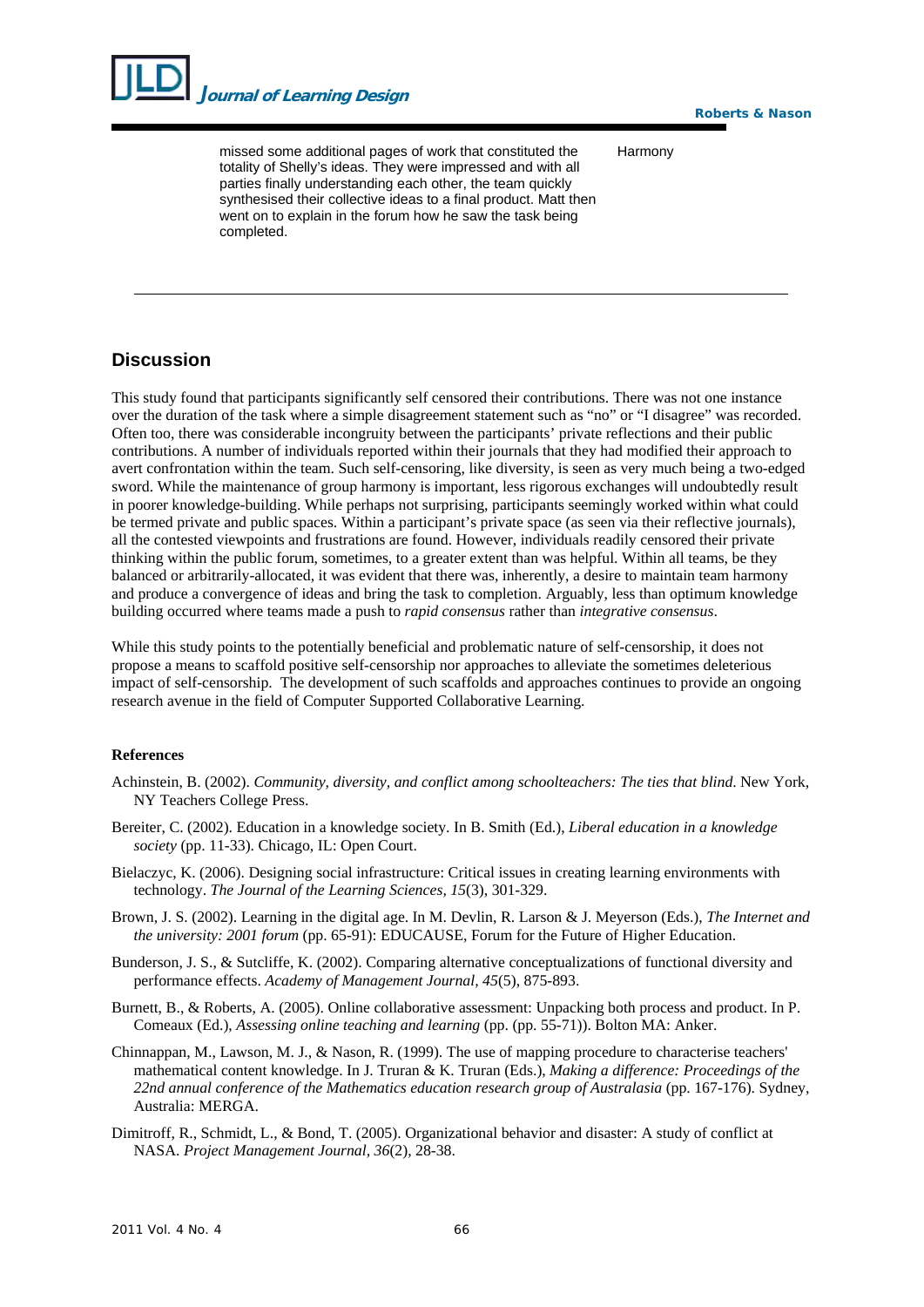- Gillespie, J., Guerrero, A. L., Gonzalez, M., Millhollen, B., & Chrispeels, J. (2006). *Discursive negotiation of multi-shareholder roles: Collaboration, conflict, and the facilitation of positive organizational change*. Paper presented at the American Educational Research Association (AERA) Annual Meeting in San Francisco California.
- Goffman, E. (1959). *The presentation of self in everyday life*. New York: Anchor Books.
- Green, G., Lee, J., & McCalman, D. (2005). Formula for catastrophe: Groupthink and groupshift. *The Business Review, 4*(1), 44-51.
- Guimera, R., Uzzi, B., Spiro, J., & Nunes Amaral, L. (2005). Team assembly mechanisms determine collaboration network structure and team performance. *Science, 308*, 697-702.
- Hakkinen, P. (2004). What makes learning and understanding in virtual teams so difficult? *CyberPsychology & Behavior, 7*(2), 201-206.
- Hayes, A., Glynn, G., & Shanahan, J. (2005). Validating the willingness to self-censor scale: Individual differences in the effect of the climate of opinion on opnion epression. *International Journal of Public Opinion Research, 7*(4), 443-455.
- Hinds, P., & Kiesler, S. (2002). *Distributed work*. Cambridge, MA: MIT Press.
- Hoffman, L. R. (1959). Homogeneity of member personality and its effect on group problem solving. *Journal of Abnormal Psychology, 58,* 27-32.
- Hong, L., & Page, S. (2004). Groups of diverse problems solvers can outperform groups of high-ability problem solvers. *PNAS, 101*(46), 16385-16389.
- Houldsworth, C., & Mathews, B. P. (2000). Group composition and educational attainment. *Education and Training, 42*(1), 40-53.
- Janis, I. (1982). *Groupthink: psychological studies of policy decisions and fiascos* (2<sup>nd</sup> ed.). Boston, MA: Houghton Mifflin.
- Jonassen, D., & Kwon, H. (2001). Communication patterns in computer mediated versus face-to-face group problem solving. *Educational Technology Research and Development, 49*(1), 35-51.
- Kimmerle, J., & Cress, U. (2008). Group awareness and self-presentation in computer-supported information exchange. *Computer-Supported Collaborative Learning, 3*, 85-97.
- Kurtzberg, T. R. (2005). Feeling creative, being creative: An empirical study of diversity and creativity in teams. *Creativity Research Journal, 17*(1), 51-65.
- Larson, Richard C. (2002). *The future of global learning networks*. Forum for the Future of Higher Education. Retrieved from <http://www.educause.edu/ir/library/pdf/ffpiu011.pdf>
- Levine, J., & Moreland, R. (2004). Collaboration: The social context of theory development. *Personality and Social Psychology Review, 8*(2), 164-172.
- Margerison, C., & McCann, D. (1995). *Team management: Practical new approaches*. Chalford, UK: Management Books 2000.
- Margerison, C., & McCann, D. (1997). *High energy teams workbook*. Milton, Australia: Team Management Systems.
- Mason, R., & Rennie, F. (2008). e*-Learning and social networking handbook: Resources for higher education*. New York: Routledge.
- Miles, M., & Huberman, A. (1994). *Qualitative data analysis* (2<sup>nd</sup> ed.). Thousand Oaks, CA: Sage.
- Milliken, F. J., Bartel, C. A., & Kurtzberg, T. R. (2003). Diversity and creativity in work groups. In P. B. Paulus & B. A. Nijstad (Eds.), *Group creativity: Innovation through collaboration*. New York: OUP.
- Mitchell, R., & Nicholas, S. (2006). Knowledge creation in groups: The value of cognitive diversity, transactive memory and open-mindedness norms. *The Electronic Journal of Knowledge Management, 4*(1), 64-74.
- Miura, A., & Hida, M. (2004). Synergy between diversity and similarity in group-idea generation. *Small Group Research, 35*(5), 540-564.